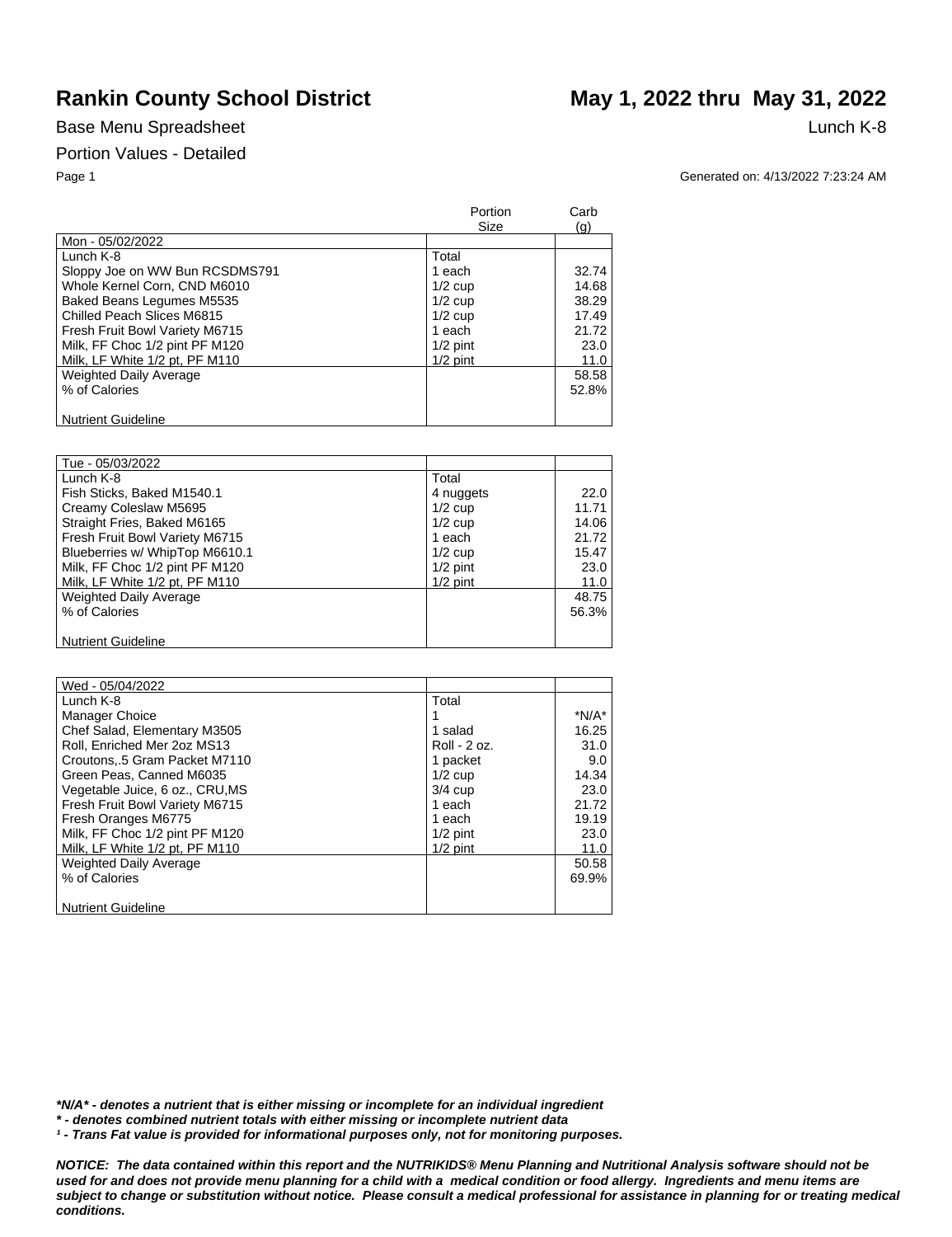### Portion Values - Detailed

# Rankin County School District May 1, 2022 thru May 31, 2022

Page 2 Generated on: 4/13/2022 7:23:24 AM

|                                | Portion<br>Size | Carb<br>(q) |
|--------------------------------|-----------------|-------------|
| Thu - 05/05/2022               |                 |             |
| Lunch K-8                      | Total           |             |
| Chicken Tenders Breaded M3190  | 3 tenders       | 15.0        |
| Roll, Enriched Mer 2oz MS13    | Roll - 2 oz.    | 31.0        |
| Mashed Potatoes M6070          | $1/2$ cup       | 15.12       |
| Brown Gravy, Package M8130     | 2 ounces        | 4.05        |
| Glazed Carrots M5865           | $1/2$ cup       | 8.91        |
| Fresh Fruit Bowl Variety M6715 | 1 each          | 21.72       |
| Strawberries, Frozen M6945     | $1/2$ cup       | 21.05       |
| Milk, FF Choc 1/2 pint PF M120 | $1/2$ pint      | 23.0        |
| Milk, LF White 1/2 pt, PF M110 | $1/2$ pint      | 11.0        |
| <b>Weighted Daily Average</b>  |                 | 60.20       |
| % of Calories                  |                 | 48.1%       |
| <b>Nutrient Guideline</b>      |                 |             |

| Fri - 05/06/2022               |                  |       |
|--------------------------------|------------------|-------|
| Lunch K-8                      | Total            |       |
| Cheeseburger 2 oz Patty M4100  | 1 each           | 33.68 |
| Season FRY Potato Wedges M6148 | $1/2$ cup        | 17.94 |
| Mixed Vegetables M5795         | $1/2$ cup        | 15.2  |
| Fresh Fruit Bowl Variety M6715 | 1 each           | 21.72 |
| Applesauce, M6555              | $1/2$ cup        | 15.62 |
| Milk, FF Choc 1/2 pint PF M120 | $1/2$ pint       | 23.0  |
| Milk, LF White 1/2 pt, PF M110 | $1/2$ pint       | 11.0  |
| Mayonnaise PC Reduce Fat M8010 | <b>PC Packet</b> | 0.61  |
| Mustard, PC M8015              | 1 packet         | 0.29  |
| Ketchup PC M8000               | 1 packet         | 3.0   |
| Weighted Daily Average         |                  | 89.02 |
| % of Calories                  |                  | 50.7% |
|                                |                  |       |
| <b>Nutrient Guideline</b>      |                  |       |

| Mon - 05/09/2022               |            |       |
|--------------------------------|------------|-------|
| Lunch K-8                      | Total      |       |
| Pizza, Stuffed Crust M2040     | 1 slice    | 36.0  |
| Glazed Carrots M5865           | $1/2$ cup  | 8.91  |
| Lima Beans, Frozen M5525       | $1/2$ cup  | 16.36 |
| <b>Mandarin Oranges</b>        | $1/2$ cup  | 21.45 |
| Fresh Fruit Bowl Variety M6715 | 1 each     | 21.72 |
| Milk, FF Choc 1/2 pint PF M120 | $1/2$ pint | 23.0  |
| Milk, LF White 1/2 pt, PF M110 | $1/2$ pint | 11.0  |
| <b>Weighted Daily Average</b>  |            | 70.35 |
| % of Calories                  |            | 50.4% |
|                                |            |       |
| <b>Nutrient Guideline</b>      |            |       |

*\*N/A\* - denotes a nutrient that is either missing or incomplete for an individual ingredient*

*\* - denotes combined nutrient totals with either missing or incomplete nutrient data*

*¹ - Trans Fat value is provided for informational purposes only, not for monitoring purposes.*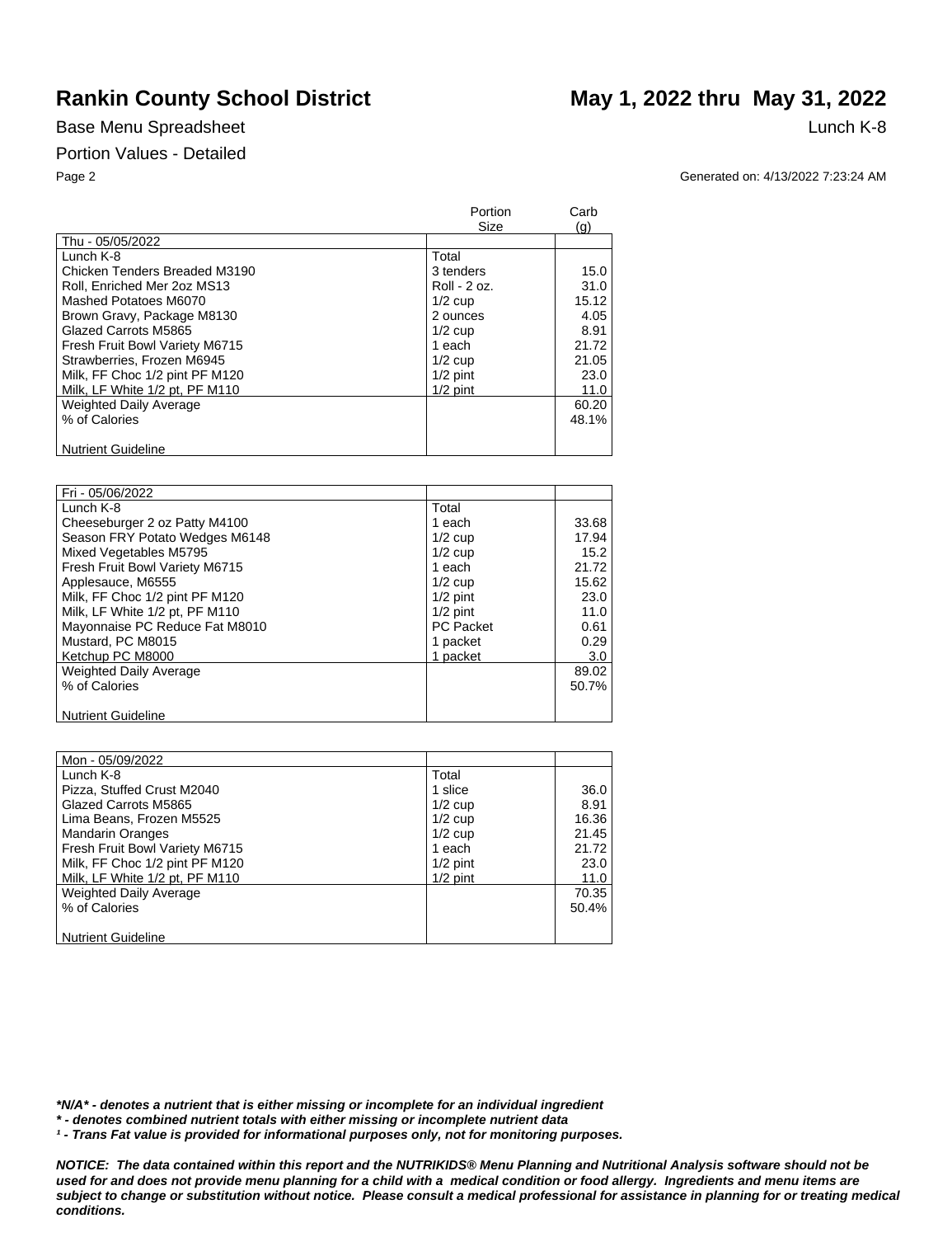### Portion Values - Detailed

# Rankin County School District May 1, 2022 thru May 31, 2022

Page 3 Generated on: 4/13/2022 7:23:24 AM

|                                | Portion<br>Size | Carb<br>(g) |
|--------------------------------|-----------------|-------------|
| Tue - 05/10/2022               |                 |             |
| Lunch K-8                      | Total           |             |
| Meatballs, Mar/Hoagie M4300    | 5 meatballs     | 38.26       |
| Chef Salad, Elementary M3505   | 1 salad         | 16.25       |
| Roll, Enriched Mer 2oz MS13    | Roll - 2 oz.    | 31.0        |
| Croutons5 Gram Packet M7110    | 1 packet        | 9.0         |
| Broccoli Salad (Ranch) M5580   | $1/2$ cup       | 4.04        |
| Green Beans, Canned, MS1036    | $1/2$ cup       | 4.45        |
| Pineapple Tidbits M6890        | $1/2$ cup       | 18.87       |
| Fresh Fruit Bowl Variety M6715 | 1 each          | 21.72       |
| Milk, FF Choc 1/2 pint PF M120 | $1/2$ pint      | 23.0        |
| Milk, LF White 1/2 pt, PF M110 | $1/2$ pint      | 11.0        |
| <b>Weighted Daily Average</b>  |                 | 73.25       |
| % of Calories                  |                 | 44.4%       |
|                                |                 |             |
| <b>Nutrient Guideline</b>      |                 |             |

| Wed - 05/11/2022               |            |         |
|--------------------------------|------------|---------|
| Lunch K-8                      | Total      |         |
| Manager Choice                 |            | $*N/A*$ |
| Carrots, Baby with Dip M5850   | $1/2$ cup  | 9.95    |
| Field Peas, Frozen M6025       | $1/2$ cup  | 24.78   |
| Chilled Peach Slices M6815     | $1/2$ cup  | 17.49   |
| Fresh Fruit Bowl Variety M6715 | 1 each     | 21.72   |
| Milk, FF Choc 1/2 pint PF M120 | $1/2$ pint | 23.0    |
| Milk, LF White 1/2 pt, PF M110 | $1/2$ pint | 11.0    |
| <b>Weighted Daily Average</b>  |            | 28.47   |
| % of Calories                  |            | 68.8%   |
|                                |            |         |
| <b>Nutrient Guideline</b>      |            |         |

| Thu - 05/12/2022               |            |       |
|--------------------------------|------------|-------|
| Lunch K-8                      | Total      |       |
| Chicken Pep Jack Quesadillas   | 1 each     | 24.07 |
| Rice Spanish RCSD              | $1/2$ cup  | 26.21 |
| Pinto Beans Legumes M5550      | $1/2$ cup  | 26.44 |
| Whole Kernel Corn, CND M6010   | $1/2$ cup  | 14.68 |
| Strawberries, Frozen M6945     | $1/2$ cup  | 21.05 |
| Fresh Fruit Bowl Variety M6715 | 1 each     | 21.72 |
| Milk, FF Choc 1/2 pint PF M120 | $1/2$ pint | 23.0  |
| Milk, LF White 1/2 pt, PF M110 | $1/2$ pint | 11.0  |
| <b>Weighted Daily Average</b>  |            | 58.75 |
| % of Calories                  |            | 47.7% |
|                                |            |       |
| <b>Nutrient Guideline</b>      |            |       |

*\*N/A\* - denotes a nutrient that is either missing or incomplete for an individual ingredient*

*\* - denotes combined nutrient totals with either missing or incomplete nutrient data*

*¹ - Trans Fat value is provided for informational purposes only, not for monitoring purposes.*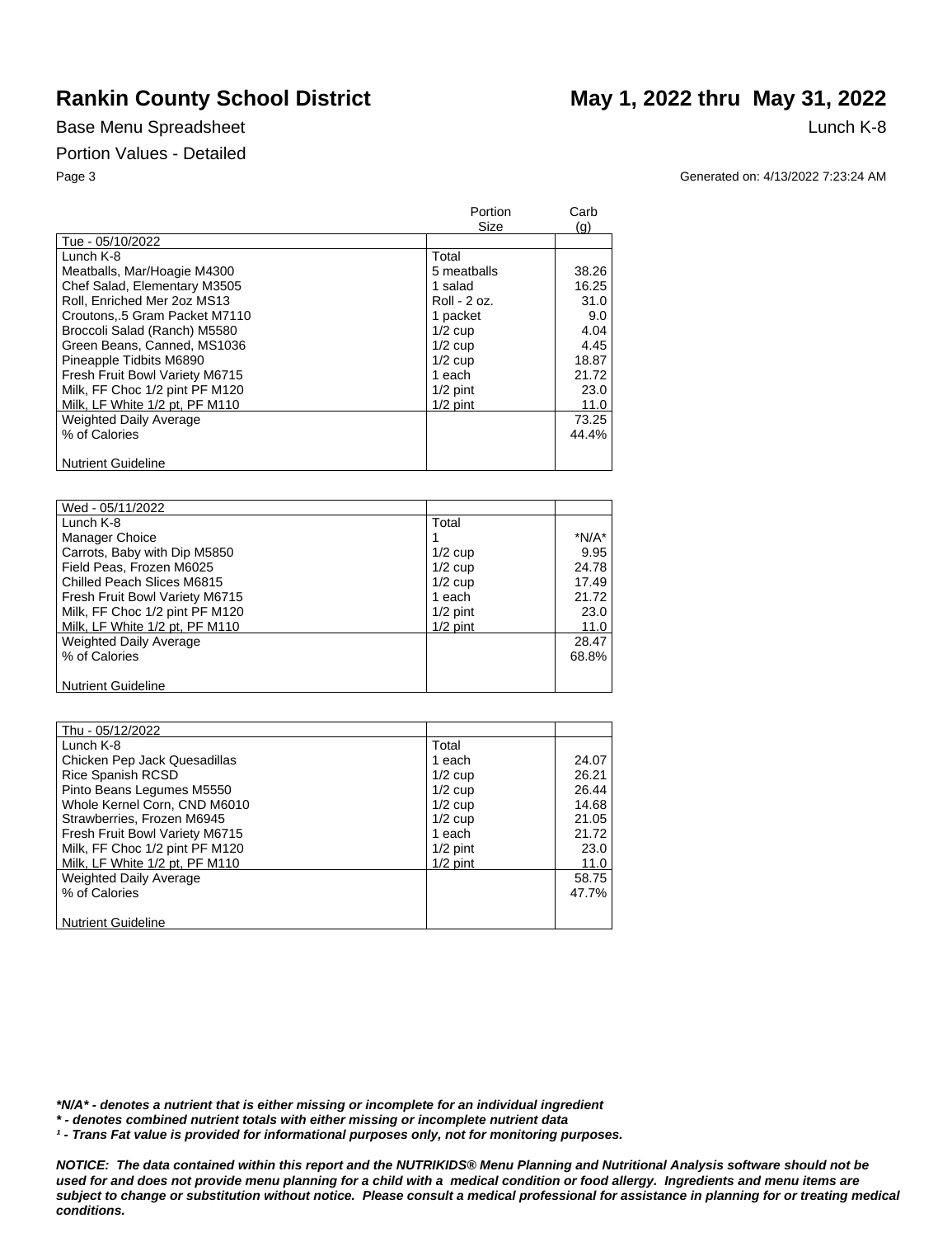### Portion Values - Detailed

# Rankin County School District May 1, 2022 thru May 31, 2022

Page 4 Generated on: 4/13/2022 7:23:24 AM

|                                | Portion<br>Size  | Carb<br>(g) |
|--------------------------------|------------------|-------------|
| Fri - 05/13/2022               |                  |             |
| Lunch K-8                      | Total            |             |
| Cheeseburger 2 oz., US M4100.1 | 1 each           | 33.96       |
| Crinkle Cut Fries Baked M6110  | $1/2$ cup        | 13.16       |
| Baked Beans Vegetarian M5000   | $1/2$ cup        | 38.24       |
| Fresh Fruit Bowl Variety M6715 | 1 each           | 21.72       |
| Applesauce, M6555              | $1/2$ cup        | 15.62       |
| Milk, FF Choc 1/2 pint PF M120 | $1/2$ pint       | 23.0        |
| Milk, LF White 1/2 pt, PF M110 | $1/2$ pint       | 11.0        |
| Mayonnaise PC Reduce Fat M8010 | <b>PC Packet</b> | 0.61        |
| Mustard, PC M8015              | 1 packet         | 0.29        |
| Ketchup PC M8000               | 1 packet         | 3.0         |
| <b>Weighted Daily Average</b>  |                  | 71.44       |
| % of Calories                  |                  | 56.4%       |
|                                |                  |             |
| <b>Nutrient Guideline</b>      |                  |             |

| Mon - 05/16/2022               |            |       |
|--------------------------------|------------|-------|
| Lunch K-8                      | Total      |       |
| Hot Ham and Cheese Croissant   | 1 each     | 31.1  |
| Yogurt/Cheese/Cinna Goldfish   | plate      | 53.0  |
| Whole Kernel Corn, CND M6010   | $1/2$ cup  | 14.68 |
| Field Peas, Frozen M6025       | $1/2$ cup  | 24.78 |
| Fruit Cocktail M6735           | $1/2$ cup  | 14.91 |
| Fresh Fruit Bowl Variety M6715 | 1 each     | 21.72 |
| Milk, FF Choc 1/2 pint PF M120 | $1/2$ pint | 23.0  |
| Milk, LF White 1/2 pt, PF M110 | $1/2$ pint | 11.0  |
| <b>Weighted Daily Average</b>  |            | 68.85 |
| % of Calories                  |            | 52.3% |
|                                |            |       |
| <b>Nutrient Guideline</b>      |            |       |

| Tue - 05/17/2022               |            |       |
|--------------------------------|------------|-------|
| Lunch K-8                      | Total      |       |
| Beef Taco w/Soft Shell M1155.1 | 1 taco     | 20.85 |
| <b>Rice Spanish RCSD</b>       | $1/2$ cup  | 26.21 |
| Pinto Beans Legumes M5550      | $1/2$ cup  | 26.44 |
| Tossed Salad w/Drsg            | $1/2$ cup  | 3.03  |
| Strawberries, Frozen M6945     | $1/2$ cup  | 21.05 |
| Fresh Fruit Bowl Variety M6715 | 1 each     | 21.72 |
| Milk, FF Choc 1/2 pint PF M120 | $1/2$ pint | 23.0  |
| Milk, LF White 1/2 pt, PF M110 | $1/2$ pint | 11.0  |
| <b>Weighted Daily Average</b>  |            | 84.01 |
| % of Calories                  |            | 60.8% |
|                                |            |       |
| <b>Nutrient Guideline</b>      |            |       |

*\*N/A\* - denotes a nutrient that is either missing or incomplete for an individual ingredient*

*\* - denotes combined nutrient totals with either missing or incomplete nutrient data*

*¹ - Trans Fat value is provided for informational purposes only, not for monitoring purposes.*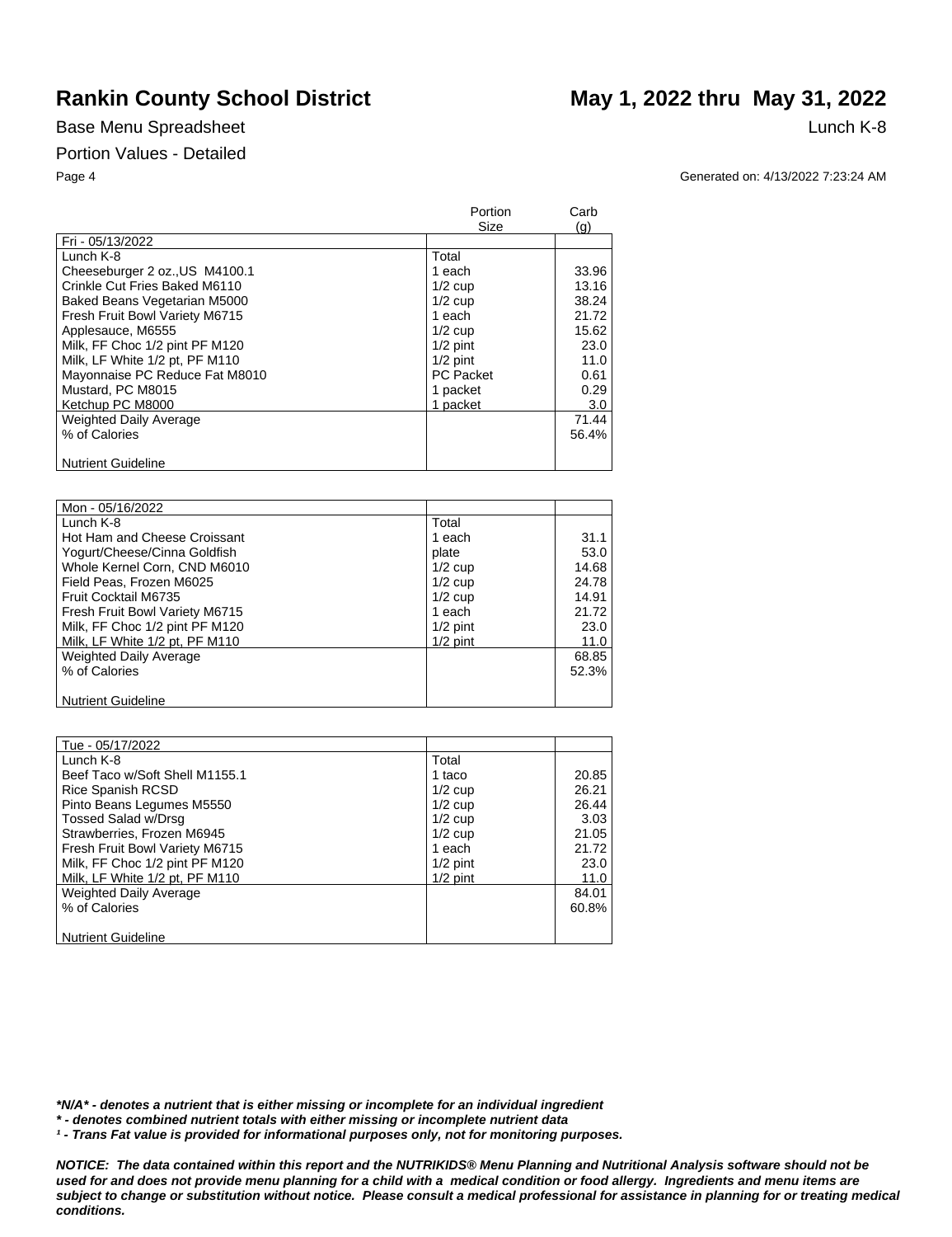### Portion Values - Detailed

# Rankin County School District May 1, 2022 thru May 31, 2022

Page 5 Generated on: 4/13/2022 7:23:24 AM

|                                | Portion<br>Size  | Carb<br>(q) |
|--------------------------------|------------------|-------------|
| Wed - 05/18/2022               |                  |             |
| Lunch K-8                      | Total            |             |
| Manager Choice                 |                  | *N/A*       |
| Lima Beans, Frozen M5525       | $1/2$ cup        | 16.36       |
| Carrots, Baby with Dip M5850   | $1/2$ cup        | 9.95        |
| Fresh Fruit Bowl Variety M6715 | 1 each           | 21.72       |
| Chilled Peach Slices M6815     | $1/2$ cup        | 17.49       |
| Milk, FF Choc 1/2 pint PF M120 | $1/2$ pint       | 23.0        |
| Milk, LF White 1/2 pt, PF M110 | $1/2$ pint       | 11.0        |
| Mayonnaise PC Reduce Fat M8010 | <b>PC Packet</b> | 0.61        |
| Mustard, PC M8015              | 1 packet         | 0.29        |
| <b>Weighted Daily Average</b>  |                  | 38.07       |
| % of Calories                  |                  | 73.0%       |
| <b>Nutrient Guideline</b>      |                  |             |

| Thu - 05/19/2022               |            |       |
|--------------------------------|------------|-------|
| Lunch K-8                      | Total      |       |
| BBQ Chicken Sandwich M4140     | 1 each     | 38.83 |
| Baked Beans Legumes M5535      | $1/2$ cup  | 38.29 |
| Creamy Coleslaw M5695          | $1/2$ cup  | 11.71 |
| Chilled Pear Halves M6855      | $1/2$ cup  | 18.23 |
| Fresh Fruit Cup M6720          | $1/2$ cup  | 16.48 |
| Milk, FF Choc 1/2 pint PF M120 | $1/2$ pint | 23.0  |
| Milk, LF White 1/2 pt, PF M110 | $1/2$ pint | 11.0  |
| <b>Weighted Daily Average</b>  |            | 75.66 |
| % of Calories                  |            | 64.0% |
|                                |            |       |
| <b>Nutrient Guideline</b>      |            |       |

| Fri - 05/20/2022               |                  |        |
|--------------------------------|------------------|--------|
| Lunch K-8                      | Total            |        |
| Cheeseburger 2 oz Patty M4100  | 1 each           | 33.68  |
| Fried Crinkle Cut Fries M6115  | $1/2$ cup        | 13.16  |
| Green Peas, Canned M6035       | $1/2$ cup        | 14.34  |
| Pineapple Tidbits M6890        | $1/2$ cup        | 18.87  |
| Fresh Fruit Bowl Variety M6715 | 1 each           | 21.72  |
| Milk, FF Choc 1/2 pint PF M120 | $1/2$ pint       | 23.0   |
| Milk, LF White 1/2 pt, PF M110 | $1/2$ pint       | 11.0   |
| Mayonnaise PC Reduce Fat M8010 | <b>PC Packet</b> | 0.61   |
| Mustard, PC M8015              | 1 packet         | 0.29   |
| Ketchup PC                     | 1 packet         | 3.0    |
| <b>Weighted Daily Average</b>  |                  | 139.68 |
| % of Calories                  |                  | 55.5%  |
|                                |                  |        |
| <b>Nutrient Guideline</b>      |                  |        |

*\*N/A\* - denotes a nutrient that is either missing or incomplete for an individual ingredient*

*\* - denotes combined nutrient totals with either missing or incomplete nutrient data*

*¹ - Trans Fat value is provided for informational purposes only, not for monitoring purposes.*